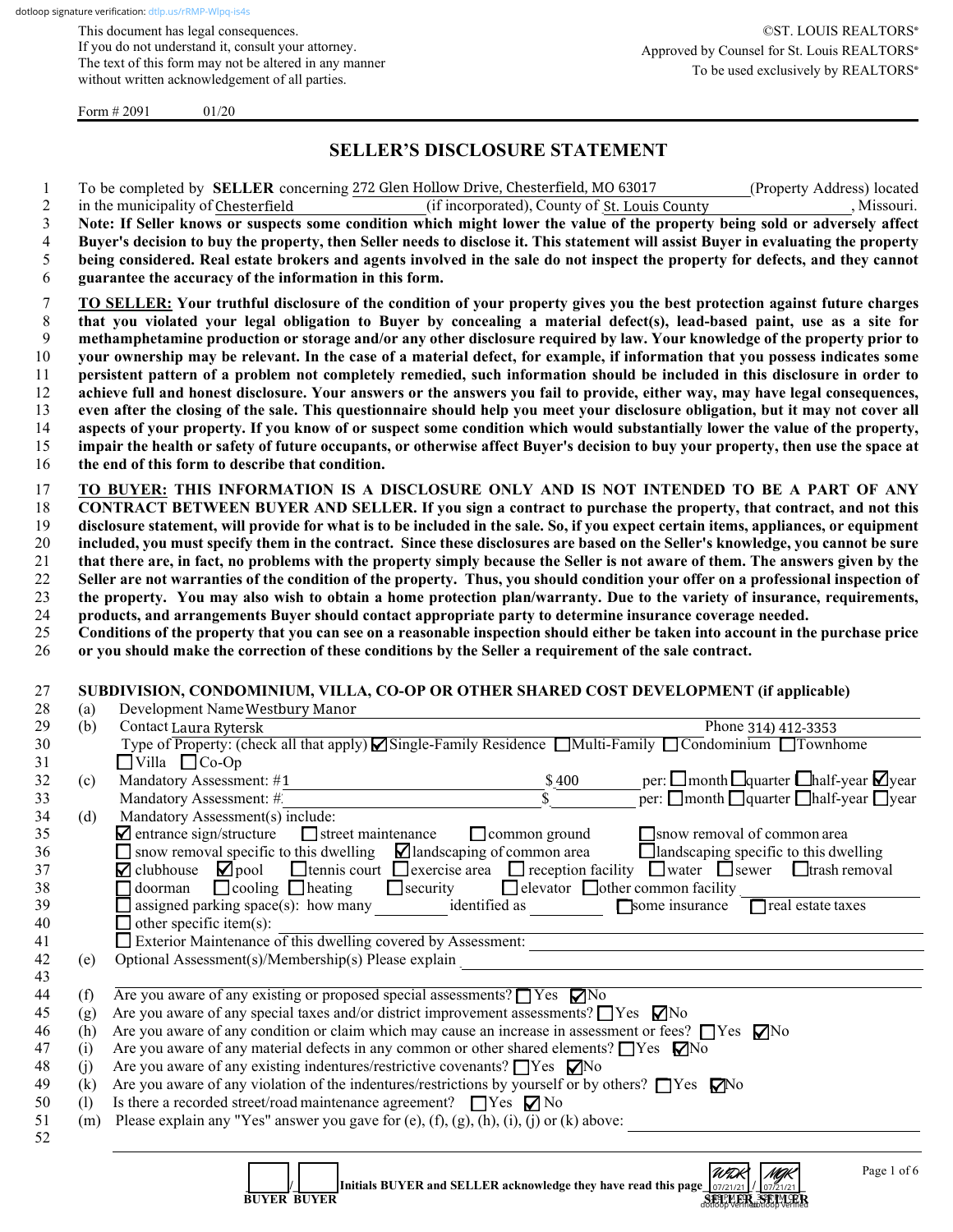dotloop signature verification: [dtlp.us/rRMP-Wlpq-is4s](https://dtlp.us/rRMP-Wlpq-is4s)

| 53         |                | <b>UTILITIES</b>                                                                                                                                                                                                 |
|------------|----------------|------------------------------------------------------------------------------------------------------------------------------------------------------------------------------------------------------------------|
| 54         | <b>Utility</b> | <b>Current Provider</b>                                                                                                                                                                                          |
| 55<br>56   |                | if Propane, is tank $\Box$ Owned $\Box$ Leased<br>Gas/Propane:Spire<br>Electric: Ameren                                                                                                                          |
| 57         |                | Water: Missouri American                                                                                                                                                                                         |
| 58         |                | Sewer: Metro Sewer                                                                                                                                                                                               |
| 59         |                | Trash: Allied Waste                                                                                                                                                                                              |
| 60         |                | Recycle: Allied Waste                                                                                                                                                                                            |
| 61         |                | Internet: Spectrum                                                                                                                                                                                               |
| 62         |                | Phone: Spectrum                                                                                                                                                                                                  |
| 63         |                | HEATING, COOLING AND VENTILATING (Seller is not agreeing that all items checked are being offered for sale.)<br>Heating Equipment: Ø Forced Air Hot Water Radiators OSteam Radiators ORadiant OBaseboard         |
| 64<br>65   | (a)<br>(b)     | Source of heating: □Electric□ Natural Gas □ Propane □ Fuel Oil □ Other                                                                                                                                           |
| 66         | (c)            | Type of air conditioning: <b>△</b> Central Electric □ Central Gas □ Window/Wall (Number of window units )                                                                                                        |
| 67         | (d)            | Areas of house not served by central heating/cooling: NA                                                                                                                                                         |
| 68         | (e)            | Additional: Humidifier Electronic Air Filter Media Filter Attic Fan Dother:                                                                                                                                      |
| 69         | (f)            | Are you aware of any problems or repairs needed with any item in this section? $\Box$ Yes $\Box$ No If "Yes", please explain                                                                                     |
| 70<br>71   | (g)            | Other details:                                                                                                                                                                                                   |
|            |                | <b>FIREPLACE(S)</b>                                                                                                                                                                                              |
| 72<br>73   | (a)            | Type of fireplace: $\Box$ Wood Burning $\Box$ Vented Gas Logs $\Box$ Vent Free Gas Logs $\Box$ Wood Burning Stove $\Box$ Natural Gas $\Box$ Propane                                                              |
| 74         | (b)            | Type of flues/venting:                                                                                                                                                                                           |
| 75         |                | $\blacktriangleright$ Functional: (properly vented for wood burning and vented gas logs) Number of fireplace(s) 1<br>Location(s) Family Room                                                                     |
| 76         |                | $\Box$ Non-Functional: Number of fireplace(s) Location(s)<br>Please explain                                                                                                                                      |
| 77         | (c)            | Are you aware of any problems or repairs needed with any item in this section? $\Box$ Yes $\Box$ No If "Yes", please explain                                                                                     |
| 78         |                |                                                                                                                                                                                                                  |
| 79         |                | PLUMBING SYSTEM, FIXTURES AND EQUIPMENT; POOL/SPA/POND/LAKE/HOT TUB<br>Water Heater: Electric Natural Gas Propane Tankless Other:                                                                                |
| 80<br>81   | (a)<br>(b)     | Ice maker supply line: $\Box$ Yes $\Box$ No                                                                                                                                                                      |
| 82         | (c)            | Jet Tub: $\Box$ Yes $\nabla$ No                                                                                                                                                                                  |
| 83         | (d)            | Swimming Pool/Spa/Hot Tub: ■ Yes ■ No                                                                                                                                                                            |
| 84         |                | (If Yes, attach Form #2180, Pool/Spa/Pond/Lake Addendum to Seller's Disclosure Statement)                                                                                                                        |
| 85         | (e)            | Lawn Sprinkler System: Nes No If yes, date of last backflow device inspection certificate:                                                                                                                       |
| 86<br>87   | (f)            | Are you aware of any problems or repairs needed in the plumbing system? TYes Mo If "Yes", please explain                                                                                                         |
|            |                |                                                                                                                                                                                                                  |
| 88<br>89   | (a)            | WATER (If well exists, attach Form #2165, Septic/Well Addendum to Seller's Disclosure Statement)<br>What is the source of your drinking water? $\Box$ Public $\Box$ Community $\Box$ Well $\Box$ Other (explain) |
| 90         | (b)            | If Public, identify the utility company: Missouri American                                                                                                                                                       |
| 91         | (c)            | Do you have a softener, filter or other purification system? Nes ZNo Dwned Leased/Lease Information                                                                                                              |
| 92         | (d)            | Are you aware of any problems relating to the water system including the quality or source of water or any components such as                                                                                    |
| 93         |                | the curb stop box? $\Box$ Yes $\Box$ No If "Yes", please explain                                                                                                                                                 |
| 94         |                | SEWERAGE (If Septic or Aerator exists, attach Form #2165, Septic/Well Addendum to Seller's Disclosure Statement)                                                                                                 |
| 95         | (a)            | What is the type of sewerage system to which the house is connected? $\Box$ Public $\Box$ Private $\Box$ Septic $\Box$ Aerator $\Box$ Other                                                                      |
| 96<br>97   | (b)            | If "Other" please explain<br>Is there a sewerage lift system? $\Box$ Yes $\Box$ No If "Yes", is it in good working condition? $\Box$ Yes $\Box$ No                                                               |
| 98         | (c)            | When was the septic/aerator system last serviced? $N/A$                                                                                                                                                          |
| 99         | (d)            | Are you aware of any leaks, backups, open drain lines or other problems relating to the sewerage system? TYes No                                                                                                 |
| 100        |                | If "Yes", please explain                                                                                                                                                                                         |
| 101        |                | APPLIANCES (Seller is not agreeing that all items checked are being offered for sale.)                                                                                                                           |
| 102        | (a)            | Electrical Appliances and Equipment: $\Box$ Electric Stove/Range/Cook top $\Box$ Oven $\Box$ Built-in Microwave Oven                                                                                             |
| 103<br>104 |                | Dishwasher<br>Garbage Disposal<br>$\Box$ Trash Compactor<br>$\Box$ Wired smoke alarms $\Box$ Electric dryer (hook up)<br>$\Box$ Ceiling Fan(s) $\Box$ Intercom System $\Box$ Central Vacuum System $\Box$ Other  |
| 105        | (b)            | Gas Appliances & Equipment: ⊠ Natural Gas □ Propane                                                                                                                                                              |
| 106        |                | □ Oven Ø Gas Stove/Range/Cook top Ø Exterior Lights □ Barbecue Ø Water heater □ Tankless Water Heater                                                                                                            |
| 107        |                | $\Box$ Gas dryer (hook up) $\Box$ Other                                                                                                                                                                          |
|            |                | $\blacksquare$ Cable Wiring $\blacksquare$ Phone Wiring $\blacksquare$ Network/Data Wiring                                                                                                                       |
| 108<br>109 | (c)            | Other Equipment: 7TV Antenna<br>$\blacktriangleright$ Electric Garage Door Opener(s)<br>Number of controls 2                                                                                                     |
| 110        |                | Security Alarm System Owned Leased /Lease information:                                                                                                                                                           |
|            |                | WDK<br>Page 2 of 6<br>MAK                                                                                                                                                                                        |
|            |                | Initials BUYER and SELLER acknowledge they have read this page $\lfloor 07/21/21 \rfloor$ / $\lfloor 07/21/21 \rfloor$<br>JOILELLER 338FMFPER<br><b>BUYER BUYER</b>                                              |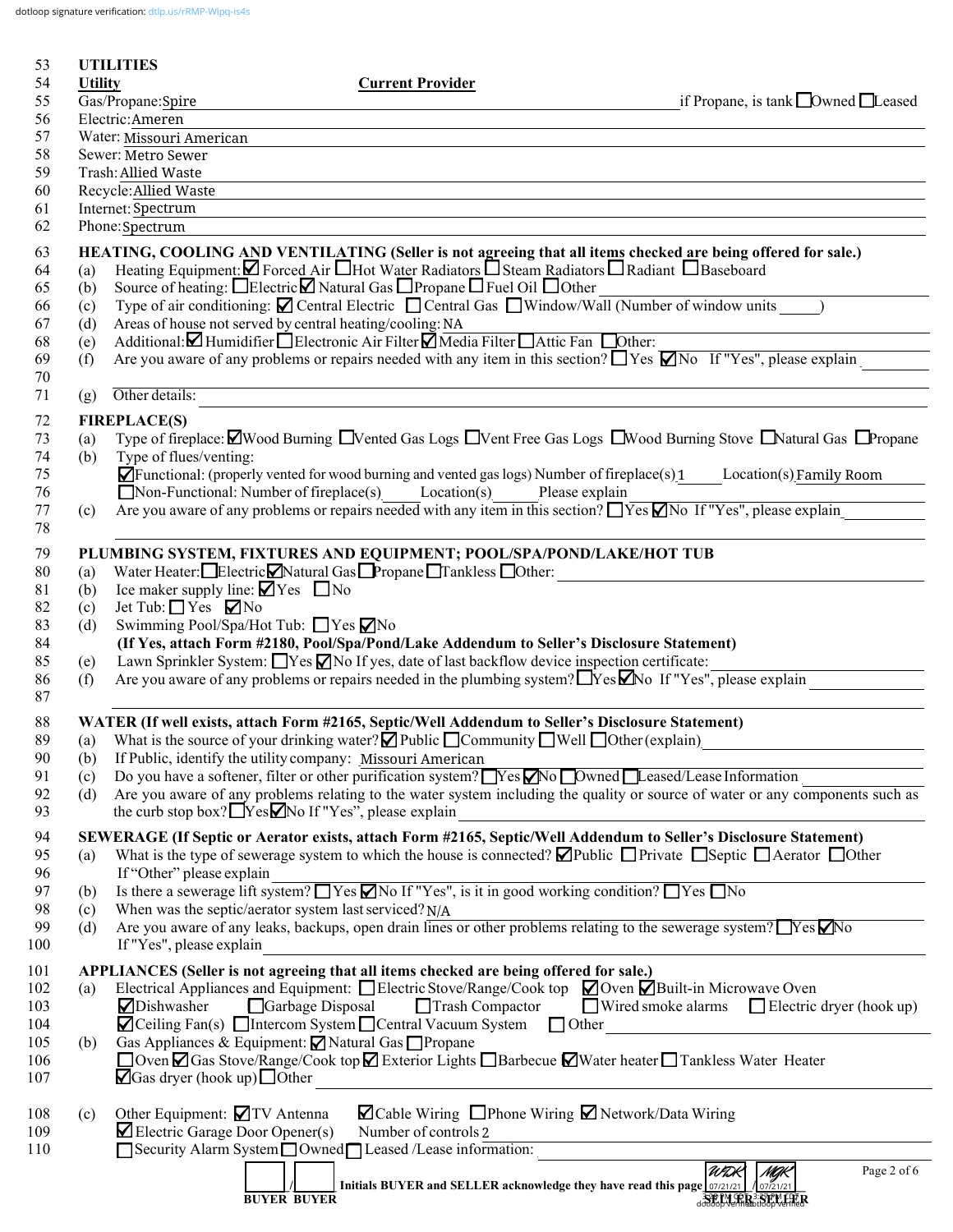|                          | $\Box$ Satellite Dish $\Box$ Owned $\Box$ Leased/LeaseInformation: $\Box$ Other: $\Box$                                                                                                                                                                                                                                                                                                                                                                                                                                                                                                                                                                      |
|--------------------------|--------------------------------------------------------------------------------------------------------------------------------------------------------------------------------------------------------------------------------------------------------------------------------------------------------------------------------------------------------------------------------------------------------------------------------------------------------------------------------------------------------------------------------------------------------------------------------------------------------------------------------------------------------------|
|                          |                                                                                                                                                                                                                                                                                                                                                                                                                                                                                                                                                                                                                                                              |
| (d)                      | Are you aware of any items in this section in need of repair or replacement? $\Box$ Yes $\Box$ No If "Yes", please explain                                                                                                                                                                                                                                                                                                                                                                                                                                                                                                                                   |
|                          | <b>ELECTRICAL</b>                                                                                                                                                                                                                                                                                                                                                                                                                                                                                                                                                                                                                                            |
|                          |                                                                                                                                                                                                                                                                                                                                                                                                                                                                                                                                                                                                                                                              |
|                          | Type of service panel: $\Box$ Fuses $\Box$ Circuit Breakers $\Box$ Other:<br>(a) Type of wiring: $\Box$ Copper $\Box$ Aluminum $\Box$ Knob and Tube $\Box$ Unknown                                                                                                                                                                                                                                                                                                                                                                                                                                                                                           |
| (b)                      | Are you aware of any problems or repairs needed in the electrical system? $\Box$ Yes $\Box$ No If "Yes", please explain                                                                                                                                                                                                                                                                                                                                                                                                                                                                                                                                      |
|                          | ROOF, GUTTERS AND DOWNSPOUTS                                                                                                                                                                                                                                                                                                                                                                                                                                                                                                                                                                                                                                 |
| (a)                      | What is the approximate age of the roof? $11$ Years. Documented? $\blacksquare$ Yes $\blacksquare$ No                                                                                                                                                                                                                                                                                                                                                                                                                                                                                                                                                        |
| (b)                      |                                                                                                                                                                                                                                                                                                                                                                                                                                                                                                                                                                                                                                                              |
| (c)                      | Has the roof been repaired, recovered or any portion of it replaced or recovered during your ownership? $\Box$ Yes $\Box$ No If "Yes",                                                                                                                                                                                                                                                                                                                                                                                                                                                                                                                       |
| (d)                      | please explain<br>please explain<br>Are you aware of any problems with the roof, gutters or downspouts? Nes No If "Yes", please explain                                                                                                                                                                                                                                                                                                                                                                                                                                                                                                                      |
|                          |                                                                                                                                                                                                                                                                                                                                                                                                                                                                                                                                                                                                                                                              |
|                          | <b>CONSTRUCTION</b>                                                                                                                                                                                                                                                                                                                                                                                                                                                                                                                                                                                                                                          |
| (a)                      | Are you aware of any problems with the footing, foundation walls, sub-floor, interior and exterior walls, roof construction,<br>decks/porches or other load bearing components? Nes Mo If "Yes" please describe in detail                                                                                                                                                                                                                                                                                                                                                                                                                                    |
| (b)                      | Are you aware of any repairs to any of the building elements listed in (a) above? $\Box$ Yes $\Box$ No If "Yes", please describe the<br>location, extent, date and name of the person/company who did the repair or control effort                                                                                                                                                                                                                                                                                                                                                                                                                           |
| (c)                      | Are you aware that any of the work in (b) above was completed without required permits? $\Box$ Yes $\Box$ No                                                                                                                                                                                                                                                                                                                                                                                                                                                                                                                                                 |
|                          | List all significant additions, modifications, renovations, & alterations to the property during your ownership: Retaining Wall                                                                                                                                                                                                                                                                                                                                                                                                                                                                                                                              |
| (d)                      |                                                                                                                                                                                                                                                                                                                                                                                                                                                                                                                                                                                                                                                              |
|                          | replacement                                                                                                                                                                                                                                                                                                                                                                                                                                                                                                                                                                                                                                                  |
|                          | Were required permits obtained for the work in (d) above? $\blacksquare$ Yes $\blacksquare$ No<br><b>BASEMENT AND CRAWL SPACE (Complete only if applicable)</b><br>□ Sump pit □ Sump pit and pump                                                                                                                                                                                                                                                                                                                                                                                                                                                            |
| (e)<br>(a)<br>(b)<br>(c) | Type of foundation: $\overleftrightarrow{\mathbf{C}}$ Concrete Stone Cinder Block Wood<br>Are you aware of any dampness, water accumulation or leakage, in the basement or crawl space? Nes No If "Yes", please<br>describe in detail                                                                                                                                                                                                                                                                                                                                                                                                                        |
|                          |                                                                                                                                                                                                                                                                                                                                                                                                                                                                                                                                                                                                                                                              |
| (d)                      | Are you aware of any repairs or other attempts to control any water or dampness problem in the basement or crawl space?<br>effort<br>the contract of the contract of the contract of the contract of the contract of the contract of the                                                                                                                                                                                                                                                                                                                                                                                                                     |
|                          |                                                                                                                                                                                                                                                                                                                                                                                                                                                                                                                                                                                                                                                              |
|                          | PESTS OR TERMITES/WOOD DESTROYING INSECTS                                                                                                                                                                                                                                                                                                                                                                                                                                                                                                                                                                                                                    |
| (a)<br>(b)               | Are you aware of any pests or termites/wood destroying insects impacting the property and improvements? $\Box$ Yes $\Box$ No                                                                                                                                                                                                                                                                                                                                                                                                                                                                                                                                 |
|                          | Are you aware of any uncorrected damage to the property caused by pests or termites/wood destroying insects? TYes Mo                                                                                                                                                                                                                                                                                                                                                                                                                                                                                                                                         |
| (c)<br>(d)               | Is your property currently under a warranty contract by a licensed pest/termite control company? $\Box$ Yes $\Box$ No<br>Are you aware of any pest/termite control reports for the property? $\Box$ Yes $\nabla$ No                                                                                                                                                                                                                                                                                                                                                                                                                                          |
| (e)                      | Are you aware of any pest/termite control treatments to the property? $\Box$ Yes $\nabla$ No                                                                                                                                                                                                                                                                                                                                                                                                                                                                                                                                                                 |
| (f)                      |                                                                                                                                                                                                                                                                                                                                                                                                                                                                                                                                                                                                                                                              |
|                          | <b>SOIL AND DRAINAGE</b>                                                                                                                                                                                                                                                                                                                                                                                                                                                                                                                                                                                                                                     |
| (a)                      | Are you aware of any fill, expansive soil or sinkholes on the property or that may affect the property? $\Box$ Yes $\Box$ No                                                                                                                                                                                                                                                                                                                                                                                                                                                                                                                                 |
| (b)                      |                                                                                                                                                                                                                                                                                                                                                                                                                                                                                                                                                                                                                                                              |
| (c)                      | property? $\Box$ Yes $\nabla$ No                                                                                                                                                                                                                                                                                                                                                                                                                                                                                                                                                                                                                             |
|                          | the property? $\Box$ Yes $\Box$ No                                                                                                                                                                                                                                                                                                                                                                                                                                                                                                                                                                                                                           |
| (d)                      |                                                                                                                                                                                                                                                                                                                                                                                                                                                                                                                                                                                                                                                              |
|                          | $\Box$ Yes $\Box$ No If "Yes", please describe the location, extent, date and name of the person/company who did the repair or control<br>Are you aware of any soil, earth movement, flood, drainage or grading problems on the property or that may affect the<br>Are you aware of any past, present or proposed mining, strip-mining, or any other excavations on the property or that may affect<br>Are you aware of any Post-construction Stormwater Best Management Practices (BMPs) on the property? (BMPs are private<br>stormwater management facilities which include a recorded formal Maintenance Agreement with the Metropolitan Sewer District, |
| (e)                      | e.g. retention ponds, rain gardens, sand filters, permeable pavement) $\Box$ Yes $\nabla$ No                                                                                                                                                                                                                                                                                                                                                                                                                                                                                                                                                                 |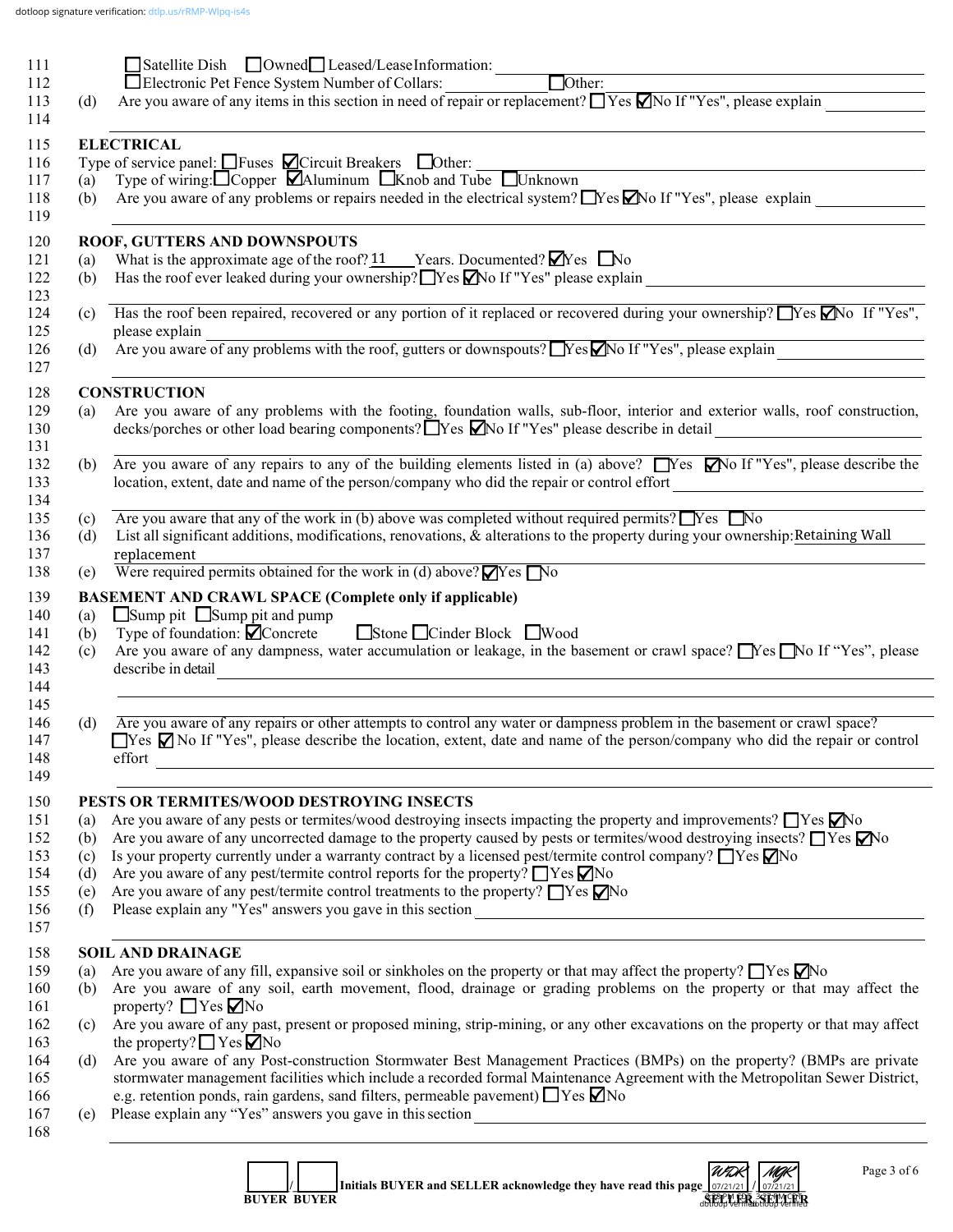# 169 **HAZARDOUS SUBSTANCES/OTHER ENVIRONMENTAL CONCERNS**<br>170 (a) Lead: (Note: Production of lead-based naint was banned in 1978, See Disclose

|     | (a) Lead: (Note: Production of lead-based paint was banned in 1978. See Disclosure of Information and Acknowledgement Lead Based<br>Paint and/or Lead-Based Paint Hazards, form #2049.) |
|-----|-----------------------------------------------------------------------------------------------------------------------------------------------------------------------------------------|
|     | (1) Are you aware of the presence of any lead hazards (such as paint, water supply lines, etc.) on the property? $\Box$ Yes $\Box$ No                                                   |
|     | (2) Are you aware if it has ever been covered or removed? $\Box$ Yes $\Box$ No                                                                                                          |
|     | (3) Are you aware if the property has been tested for lead? $\Box$ Yes $\Box$ No If "Yes", please give date performed, type of test and test                                            |
|     | results                                                                                                                                                                                 |
|     | (4) Please explain any "Yes" answers you gave in this section $\frac{1}{\sqrt{2\pi}}$                                                                                                   |
|     |                                                                                                                                                                                         |
|     | (b) Asbestos Materials                                                                                                                                                                  |
|     | (1) Are you aware of the presence of asbestos materials on the property, such as roof shingles, siding, insulation, ceiling, flooring,<br>pipe wrap, etc.? $\Box$ Yes $\Box$ No         |
|     | (2) Are you aware of any asbestos material that has been encapsulated or removed? $\Box$ Yes $\Box$ No                                                                                  |
|     | (3) Are you aware if the property has been tested for the presence of asbestos? $\Box$ Yes $\Box$ No If "Yes", please give date performed,                                              |
|     | type of test and test results                                                                                                                                                           |
|     | type of test and test results<br>(4) Please explain any "Yes" answers you gave in this section                                                                                          |
|     |                                                                                                                                                                                         |
|     | (c) Mold                                                                                                                                                                                |
|     | (1) Are you aware of the presence of any mold on the property? $\Box$ Yes $\Box$ No                                                                                                     |
|     | (2) Are you aware of anything with mold on the property that has ever been covered or removed? $\Box$ Yes $\Box$ No                                                                     |
|     | (3) Are you aware if the property has ever been tested for the presence of mold? These $\Box$ No If "Yes", please give date performed,<br>type of test and test results                 |
|     | type of test and test results<br>(4) Please explain any "Yes" answers you gave in this section                                                                                          |
|     |                                                                                                                                                                                         |
|     | (d) Radon                                                                                                                                                                               |
|     | (1) Are you aware if the property has been tested for radon gas? $\Box$ Yes $\Box$ No If "Yes", please give date performed, type of test                                                |
|     | and test results<br>(2) Are you aware if the property has ever been mitigated for radon gas? $\Box$ Yes $\Box$ No If "Yes", please provide the date and name                            |
|     | of the person/company who did the mitigation<br><u> 1989 - Johann Stoff, Amerikaansk politiker († 1908)</u>                                                                             |
| (e) | Methamphetamine                                                                                                                                                                         |
|     | Are you aware if the property is or was used as a lab, production or storage site for methamphetamine or was the residence of                                                           |
|     | a person convicted of a crime related to methamphetamine or a derivative controlled substance related thereto?                                                                          |
|     | $\Box$ Yes $\Box$ No If "Yes", Section 442.606 RSMo requires you to disclose such facts in writing, please explain                                                                      |
|     |                                                                                                                                                                                         |
| (f) | Waste Disposal Site or Demolition Landfill (permitted or unpermitted)                                                                                                                   |
|     | Are you aware of any permitted or unpermitted solid waste disposal site or demolition landfill on the property? $\Box$ Yes $\Box$ No                                                    |
|     | If "Yes", Section 260.213 RSMo requires you to disclose the location of any such site on the property. Please provide such<br>information.                                              |
|     |                                                                                                                                                                                         |
|     | Note: If Seller checks "Yes", Buyer may be assuming liability to the State for any remedial action at the property.                                                                     |
| (g) | Radioactive or Hazardous Materials                                                                                                                                                      |
|     | Have you ever received a report stating affirmatively that the property is or was previously contaminated with radioactive                                                              |
|     | material or other hazardous material? $\Box$ Yes $\Box$ No If "Yes", Section 442.055 RSMo requires you to disclose such knowledge                                                       |
|     | in writing. Please provide such information, including a copy of such report, if available.                                                                                             |
|     | (h) Other Environmental Concerns                                                                                                                                                        |
|     | Are you aware of any other environmental concerns that may affect the property such as polychlorinated biphenyls (PCB's),                                                               |
|     | electro-magnetic fields (EMF's), underground fuel tanks, unused septic or storage tanks, etc.? ■ Yes No If "Yes", please                                                                |
|     | explain                                                                                                                                                                                 |
|     |                                                                                                                                                                                         |
|     | <b>SURVEY AND ZONING</b>                                                                                                                                                                |
| (a) | Are you aware of any shared or common features with adjoining properties? $\Box$ Yes $\Box$ No                                                                                          |
| (b) | Are you aware of any rights of way, unrecorded easements, or encroachments, which affect the property? $\Box$ Yes $\Box$ No                                                             |
| (c) | Is any portion of the property located within the 100-year flood hazard area (flood plain)? $\Box$ Yes $\Box$ No                                                                        |
|     | (d) Do you have a survey of the property? $\Box$ Yes $\Box$ No (If "Yes", please attach) Does it include all existing improvements on the<br>property? $\Box$ Yes $\Box$ No             |
|     | (e) Are you aware of any violations of local, state, or federal laws/regulations, including zoning, relating to the property? $\Box$ Yes $\Box$ No                                      |
|     | (f) Please explain any "Yes" answers you gave in this section<br><u> 1989 - Johann Barn, fransk politik (d. 1989)</u>                                                                   |
|     |                                                                                                                                                                                         |
|     | UTOR MOR<br>Page 4 of 6                                                                                                                                                                 |

|  |                    | Initials BUYER and SELLER acknowledge they have read this page $\frac{1}{07/21/21}$ / $\frac{1}{07/21/21}$ | WDK                                                          | MAK |  |
|--|--------------------|------------------------------------------------------------------------------------------------------------|--------------------------------------------------------------|-----|--|
|  |                    |                                                                                                            |                                                              |     |  |
|  | <b>BUYER BUYER</b> |                                                                                                            | e tep m con 301 pm centre.<br>dottoop verified toop verified |     |  |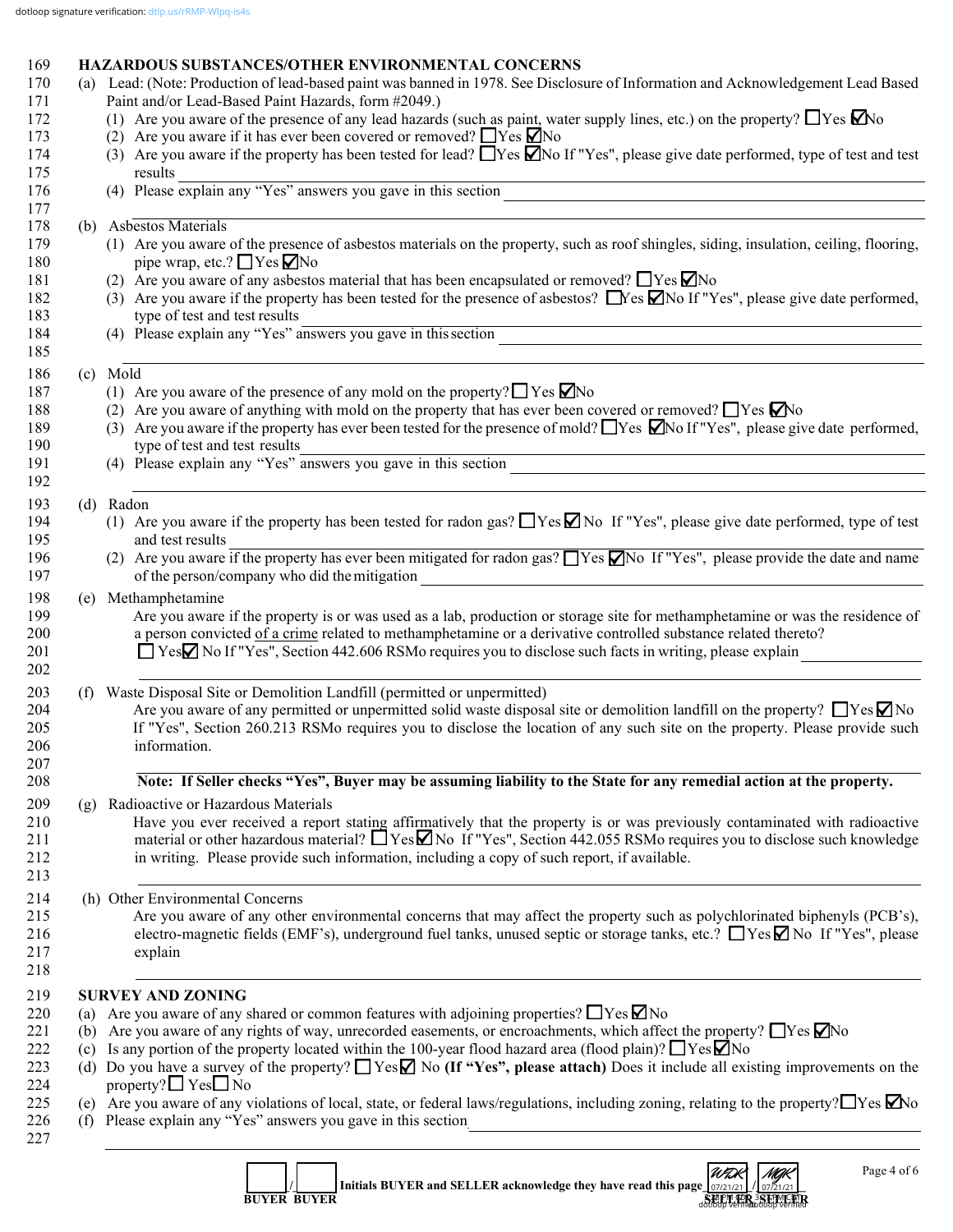#### 228 **INSURANCE**

| 229 Are you aware of any claims that have been filed for damages to the property? $\Box$ Yes $\Box$ No If "Yes", please provide the following |
|-----------------------------------------------------------------------------------------------------------------------------------------------|
| 230 information: date of claim, description of claim, repairs and/or replacements completed                                                   |

|     | <b>MISCELLANEOUS</b>                                                                                                                                                                                                             |
|-----|----------------------------------------------------------------------------------------------------------------------------------------------------------------------------------------------------------------------------------|
|     | (a) The approximate age of the residence is 52 years. The Seller has occupied the property from 11/28/2008<br>to $07/21/2021$ .                                                                                                  |
| (b) | Has the property been continuously occupied during the last twelve months? $\blacksquare$ Yes $\Box$ No If "No", please explain                                                                                                  |
| (c) | Is the property located in an area that requires any compliance inspection(s) including municipality, conservation, fire district or<br>any other required governmental authority? $\Box$ Yes $\Box$ No If "Yes", please explain |
| (d) | Is the property located in an area that requires any specific disclosure(s) from the city or county? $\Box$ Yes $\Box$ No If "Yes", please<br>explain                                                                            |
| (e) | Is the property designated as a historical home or located in a historic district? $\Box$ Yes $\Box$ No If "Yes", please explain                                                                                                 |
| (f) | Is property tax abated? $\Box$ Yes $\Box$ No Expiration date<br>Attach documentation from taxing authority.                                                                                                                      |
| (g) | Are you aware of any pets having been kept in or on the property? $\Box$ Yes $\Box$ No If "Yes" please explain                                                                                                                   |
| (h) | Is the Buyer being offered a protection plan/home warranty at closing at Seller's expense? $\Box$ Yes $\Box$ No (If "Yes", please attach)                                                                                        |
| (1) | Are you aware of any inoperable windows or doors, broken thermal seals, or cracked/broken glass? $\Box$ Yes $\Box$ No                                                                                                            |
| (i) | Are you aware if carpet has been laid over a damaged wood floor? $\Box$ Yes $\Box$ No                                                                                                                                            |
| (k) | Are you aware of any existing or threatened legal action affecting the property? $\Box$ Yes $\Box$ No                                                                                                                            |
| (1) | Are you aware of any consent required of anyone other than the signer(s) of this form to convey title to the property? $\Box$ Yes $\Box$ No                                                                                      |
| (m) | Please explain any "Yes" answers you gave for $(i)$ , $(j)$ , $(k)$ , or $(l)$ above                                                                                                                                             |

## 255 **Additional Comments:**

### $256$  $257$ 258 \_\_\_\_\_\_\_\_\_\_\_\_\_\_\_\_\_\_\_\_\_\_\_\_\_\_\_\_\_\_\_\_\_\_\_\_\_\_\_\_\_\_\_\_\_\_\_\_\_\_\_\_\_\_\_\_\_\_\_\_\_\_\_\_\_\_\_\_\_\_\_\_\_\_\_\_\_\_\_\_\_\_\_\_\_\_\_\_\_\_\_\_\_\_\_\_\_\_\_\_\_\_\_\_\_\_\_\_  $259$   $\overline{\phantom{a}}$ 260 \_\_\_\_\_\_\_\_\_\_\_\_\_\_\_\_\_\_\_\_\_\_\_\_\_\_\_\_\_\_\_\_\_\_\_\_\_\_\_\_\_\_\_\_\_\_\_\_\_\_\_\_\_\_\_\_\_\_\_\_\_\_\_\_\_\_\_\_\_\_\_\_\_\_\_\_\_\_\_\_\_\_\_\_\_\_\_\_\_\_\_\_\_\_\_\_\_\_\_\_\_\_\_\_\_\_\_\_

261 Seller attaches the following document(s): \_\_\_\_\_\_\_\_\_\_\_\_\_\_\_\_\_\_\_\_\_\_\_\_\_\_\_\_\_\_\_\_\_\_\_\_\_\_\_\_\_\_\_\_\_\_\_\_\_\_\_\_\_\_\_\_\_\_\_\_\_\_\_\_\_\_\_\_\_\_\_\_\_